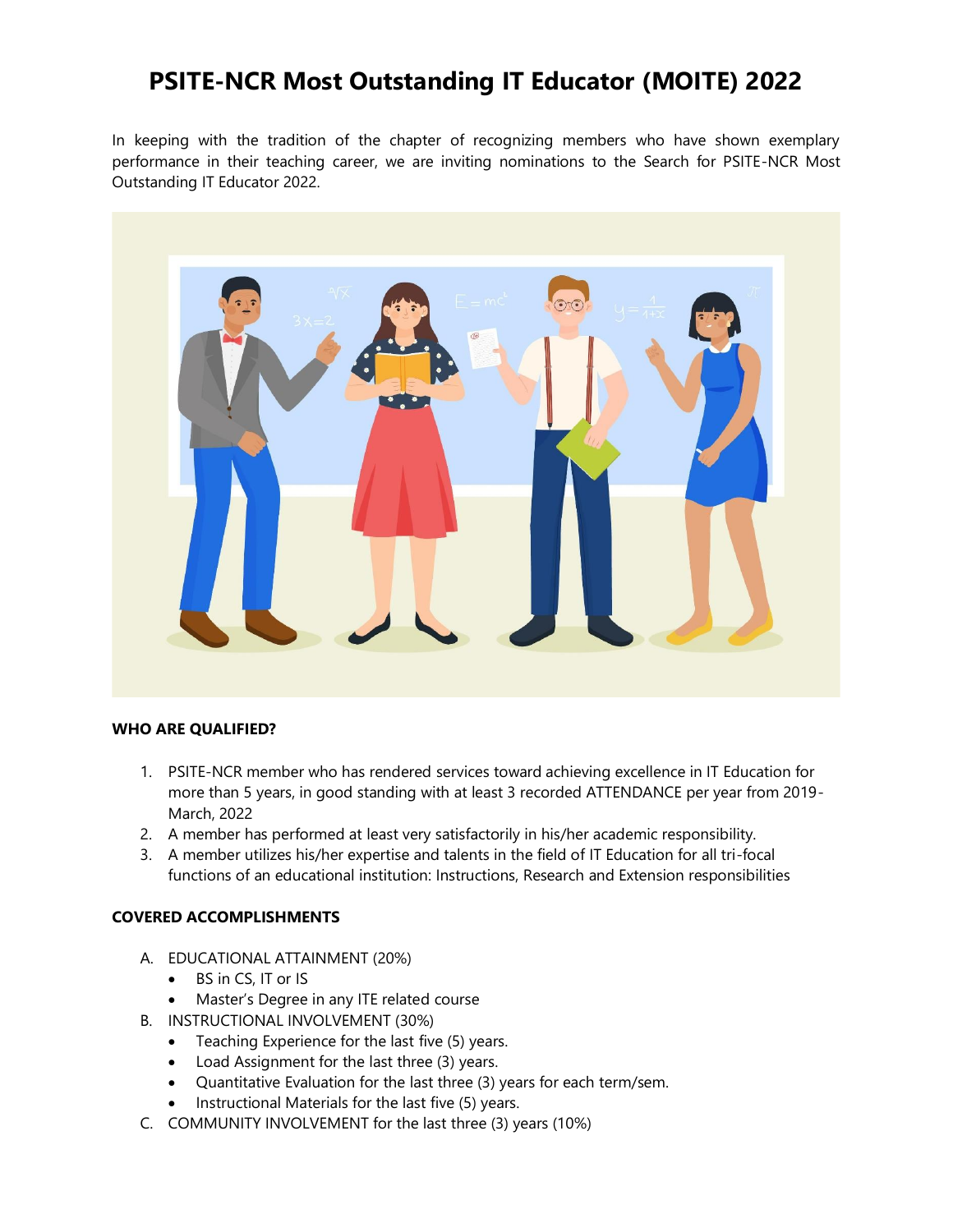- Expected outcome/impact of extension work in the community and the organization
- Extension work aligned with the HEI
- Voluntary work or assistance to the school's program/activities, IT/academe community and to PSITE NCR
- D. RESEARCH INVOLMENT for the last three (3) years. (25%)
- E. ACTIVE PSITE Membership for the last five (5) years. (5%)
- F. Recognitions / Membership in other professional organizations for the last 5 years. (10%)

## **DOCUMENTS FOR SUBMISSION**

- A. Signed Privacy Notice / Terms and Conditions
- B. Recommendation Letter. Please indicate the designation/position, department, contact details of recommending person.
- C. Curriculum Vitae
- D. Nomination Form and Supporting Documents:
	- Photocopy of Certificate of Membership for the last five (5) years
	- Photocopy/Certification of Bachelors / Masters and Doctoral Studies.
	- Certificate of Employment indicating the status (Full-Time / Part-Time) and period of employment for the last five (5) years.
	- Certificate of Load assignment or Teaching Load signed by Head/Dean certified by HR (AY 2019-2020, 2020-2021, 2021-2022).
	- Student Evaluation Summary of Ratings for the last 3 academic years (AY 2019-2020, 2020- 2021, 2021-2022).
	- Copy of Manuals/Textbooks or Certification from publishers published 2017-2021.
	- Certification of Involvement in Community Extension stating the level of participation (as participant/project leader/contributor/etc.) signed by community extension coordinator/director for AY 2019-2020, 2020-2021, 2021-2022.
	- Certification of Research involvement duly signed by the research coordinator/director that includes the title, authors, source of funding, conference, journal published for AY 2019-2020, 2020-2021, 2021-2022.
- E. Copy of Certificate / Proof of Recognitions
- F. Certificates of Membership to professional / quality assurance organizations for the past 5 years.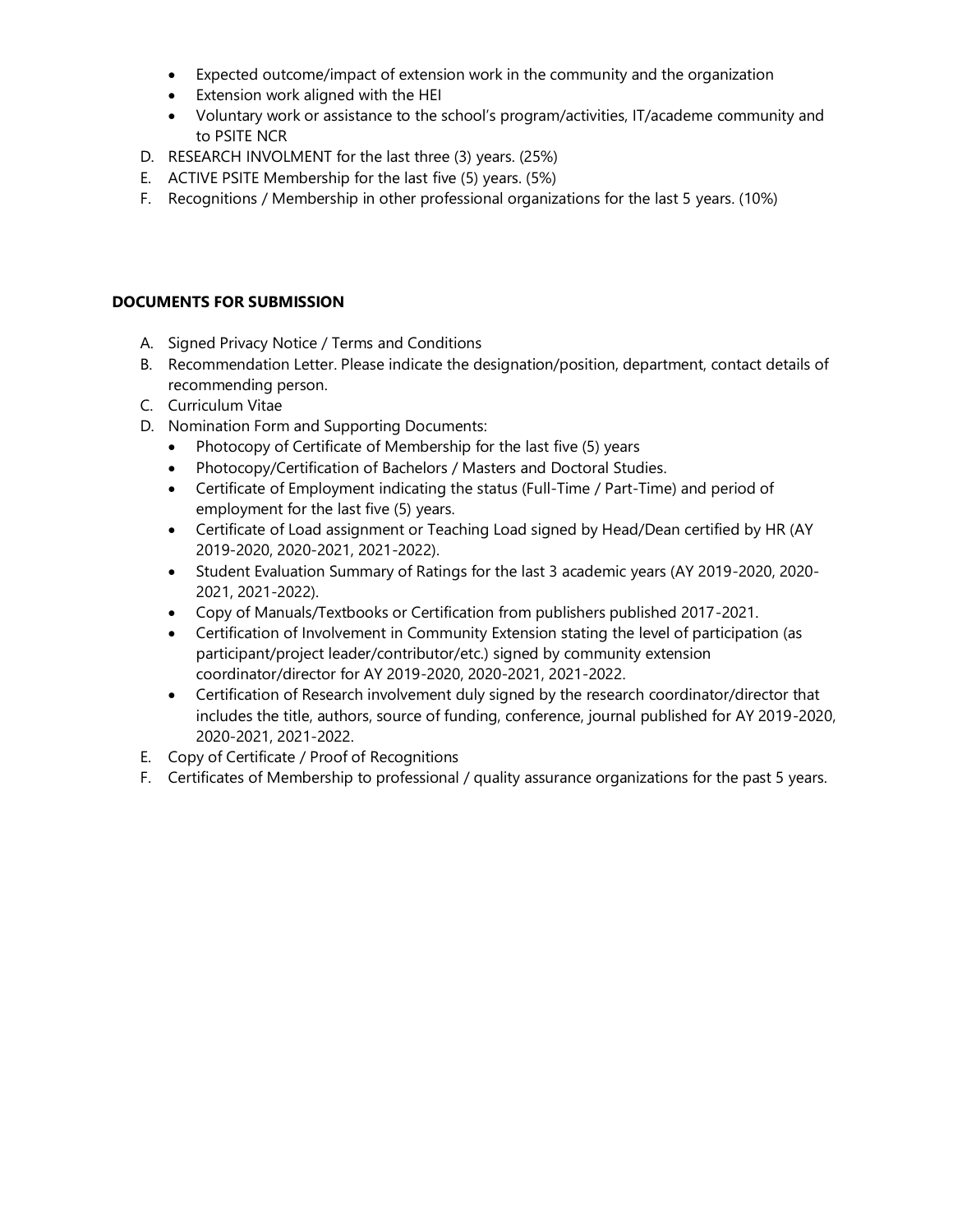

# **PRIVACY NOTICE**

## **What PSITE-NCR Will Use the Data Provided For?**

The information you provide on the upon submission of all requirements will be used by PSITE-NCR for the purposes of administering the Awards and those further purposes set out below. Your information and the information you provide about the person(s) you are nominating (including contact details) will not be used for any purpose other than the purposes set out in this privacy notice.

- For the purposes of administering the Awards programme including contacting nominators and nominees
- For the purposes of shortlisting nominees for the selection panel
- For the purposes of promoting and publicizing the Awards online and offline if applicable.
- For the purposes of awarding winners at the Awards ceremony

By submitting all the requirements, you consent to PSITE-NCR using your provided information to process your nomination(s). By giving nominee(s) information, you also confirm you have obtained the permission of the nominee.

PSITE-NCR may contact you and/or your nominee(s) to verify the nomination information provided. This should not be interpreted as anything other than a verification exercise for the Award process. If we do not collect some or all of this information, we may not be able to consider your nominee(s) for the Awards. If your nominee(s) does not provide PSITE-NCR with confirmation that they have consented to your nomination, we will not be able to consider your nominee(s) for the Awards.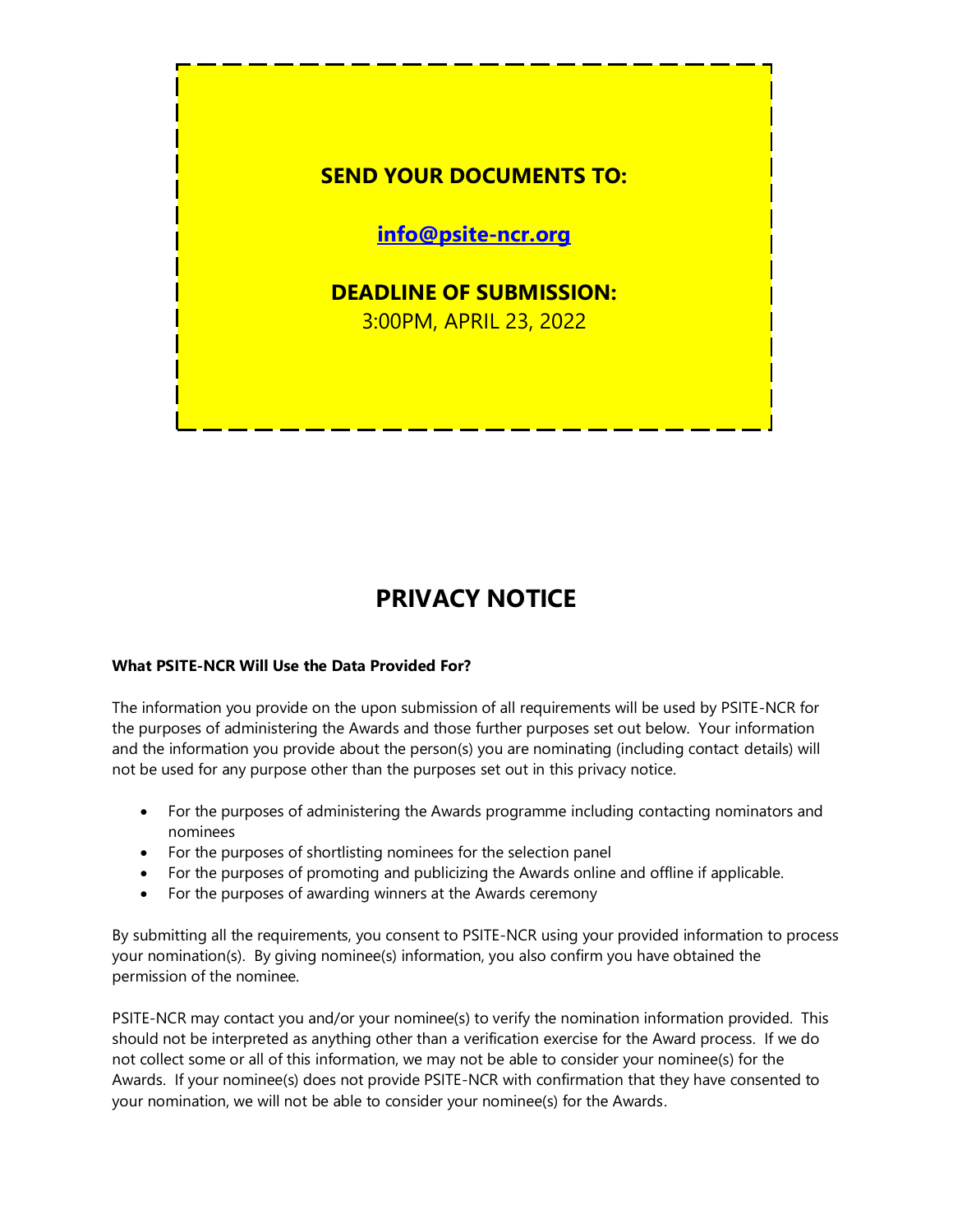If the person you nominate is shortlisted for the Awards, PSITE-NCR may use the details you have provided to contact you. We may need to collect further information from you about you and/or your nominees. If we do not collect some or all of this information, we may not be able to consider your nominee(s) for the Awards.

The winners' name and photograph(s) may also be published in the Awards program, PSITE-NCR's website, and/or social media platforms. This is not an exclusive list as other forms of publicity may also be used by PSITE-NCR to promote the Awards and to promote any future recognition held or promoted by PSITE-NCR.

For the purpose of collecting and processing your nomination for the Most Outstanding IT Educator 2018 and obtaining references from third parties the personal data on the nomination form you submit will be retained on the application system in accordance with the PSITE-NCR's records data retention of one year after the awarding ceremony. Under Data Privacy Act of 2012 and its Implementing Rules and Regulations, you have the right to ask for a copy of the information we hold on you and the right to ask us to correct any inaccuracies in that information. If you want more information about this, please contact your PSITE-NCR officer

# **TERMS AND CONDITIONS**

PSITE-NCR Most Outstanding IT Educators nominator agree to:

- Provide personal information that is in all respects true, accurate and up to date and is not, in any respect, misleading, deceptive or inaccurate or likely to mislead or deceive
- Notify the PSITE-NRC officers immediately of any relevant changes in their nomination at any stage during the application process.

Conforme: (Signature over Printed Name)

Nominator **Date**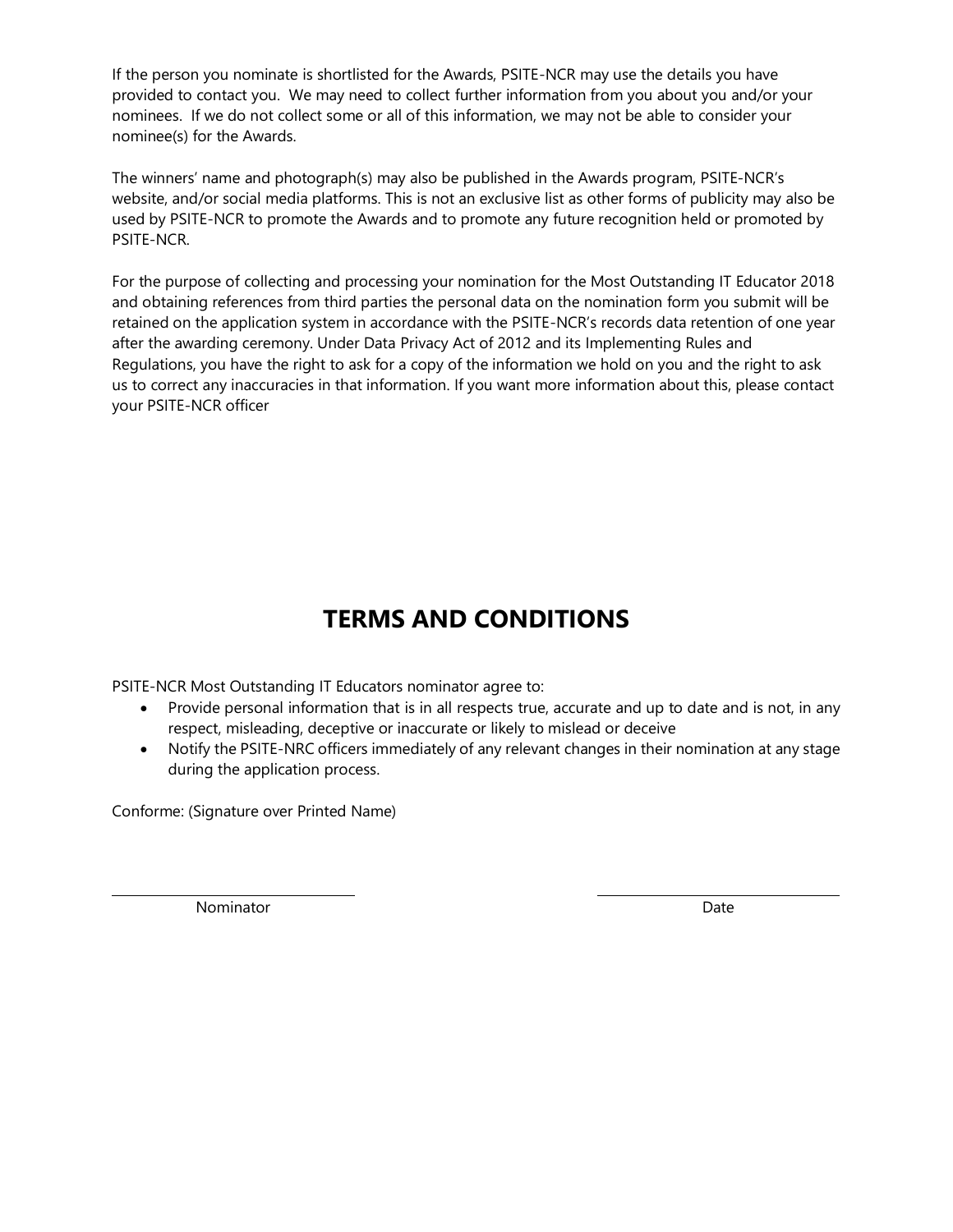# **MOST OUTSTANDING IT EDUCATOR 2018 NOMINATION FORM**

| <b>NOMINATOR:</b>      |  |  |  |
|------------------------|--|--|--|
| Name                   |  |  |  |
| Designation            |  |  |  |
| Department             |  |  |  |
| Institution            |  |  |  |
| <b>Contact Details</b> |  |  |  |
| Signature              |  |  |  |
|                        |  |  |  |
| <b>NOMINEE:</b>        |  |  |  |
| Name                   |  |  |  |
| Designation            |  |  |  |
| Department             |  |  |  |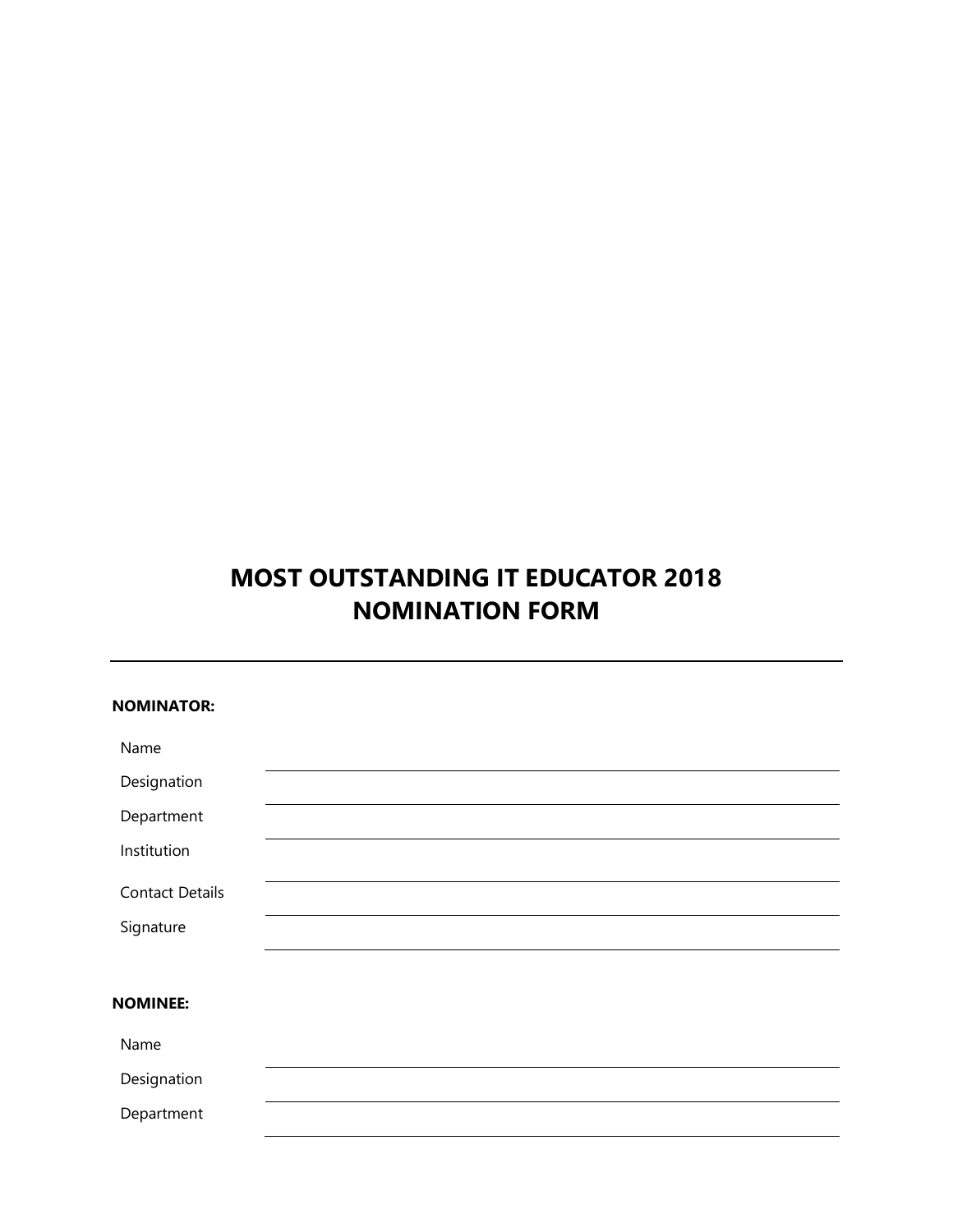| Institution            |  |  |  |
|------------------------|--|--|--|
|                        |  |  |  |
| <b>Contact Details</b> |  |  |  |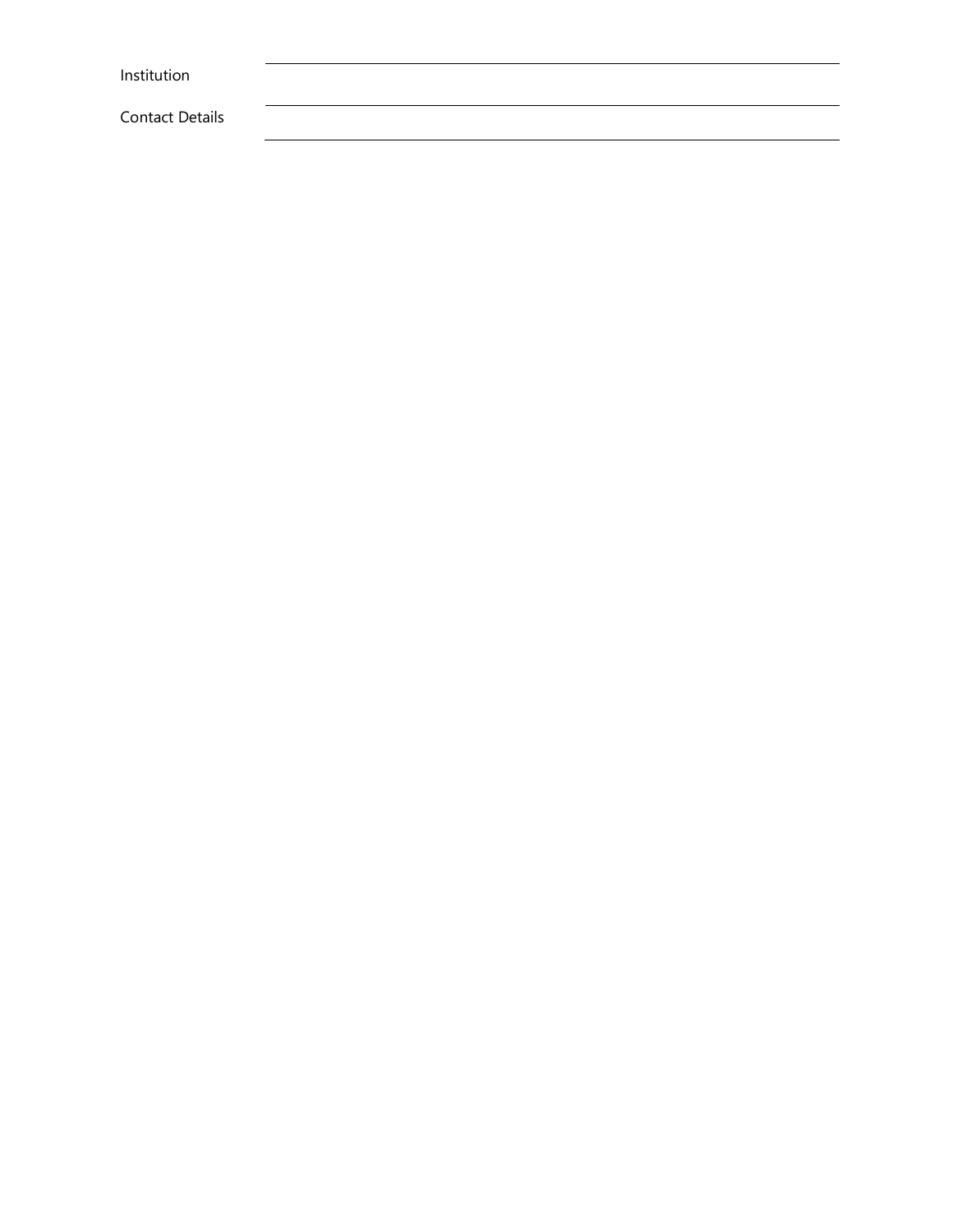### **PSITE MEMBERSHIP DETAILS:**

| Year      | <b>Type of Membership</b><br><b>INSTI</b> / <b>INDIV</b> | Institutions Affiliated at the time of<br><b>Membership</b> | To be validated by<br><b>PSITE-NCR Board</b> |
|-----------|----------------------------------------------------------|-------------------------------------------------------------|----------------------------------------------|
| 2021-2022 | $\circ$ insti<br>$\bigcirc$ INDIV                        |                                                             |                                              |
| 2020-2021 | $\circ$ INSTI<br>$\circ$ INDIV                           |                                                             |                                              |
| 2019-2020 | $\circ$ insti<br>$\circ$ INDIV                           |                                                             |                                              |
| 2018-2019 | $\circ$ insti<br>$\circ$ INDIV                           |                                                             |                                              |
| 2017-2018 | $\circ$ insti<br>$\circ$ INDIV                           |                                                             |                                              |
| 2016-2017 | $\circ$ insti<br>$\circ$ INDIV                           |                                                             |                                              |
| 2015-2016 | $\circ$ insti<br>$\circ$ indiv                           |                                                             |                                              |
| 2014-2015 | $\circ$ insti<br>$\circ$ INDIV                           |                                                             |                                              |
| 2013-2014 | $\circ$ insti<br>$\circ$ indiv                           |                                                             |                                              |
| 2012-2013 | $\circ$ insti<br>$\circ$ INDIV                           |                                                             |                                              |

## **AWARDS RECEIVED:**

| <b>Title of Awards</b> | <b>Organization</b> | <b>Date Given</b> |
|------------------------|---------------------|-------------------|
|                        |                     |                   |
|                        |                     |                   |
|                        |                     |                   |
|                        |                     |                   |
|                        |                     |                   |

# **OTHER PROFESSIONAL ORGANIZATION AFFILIATIONS:**

| <b>Name of Organization</b> | <b>Position</b> | <b>Inclusive Year</b> |
|-----------------------------|-----------------|-----------------------|
|                             |                 |                       |
|                             |                 |                       |
|                             |                 |                       |
|                             |                 |                       |
|                             |                 |                       |
|                             |                 |                       |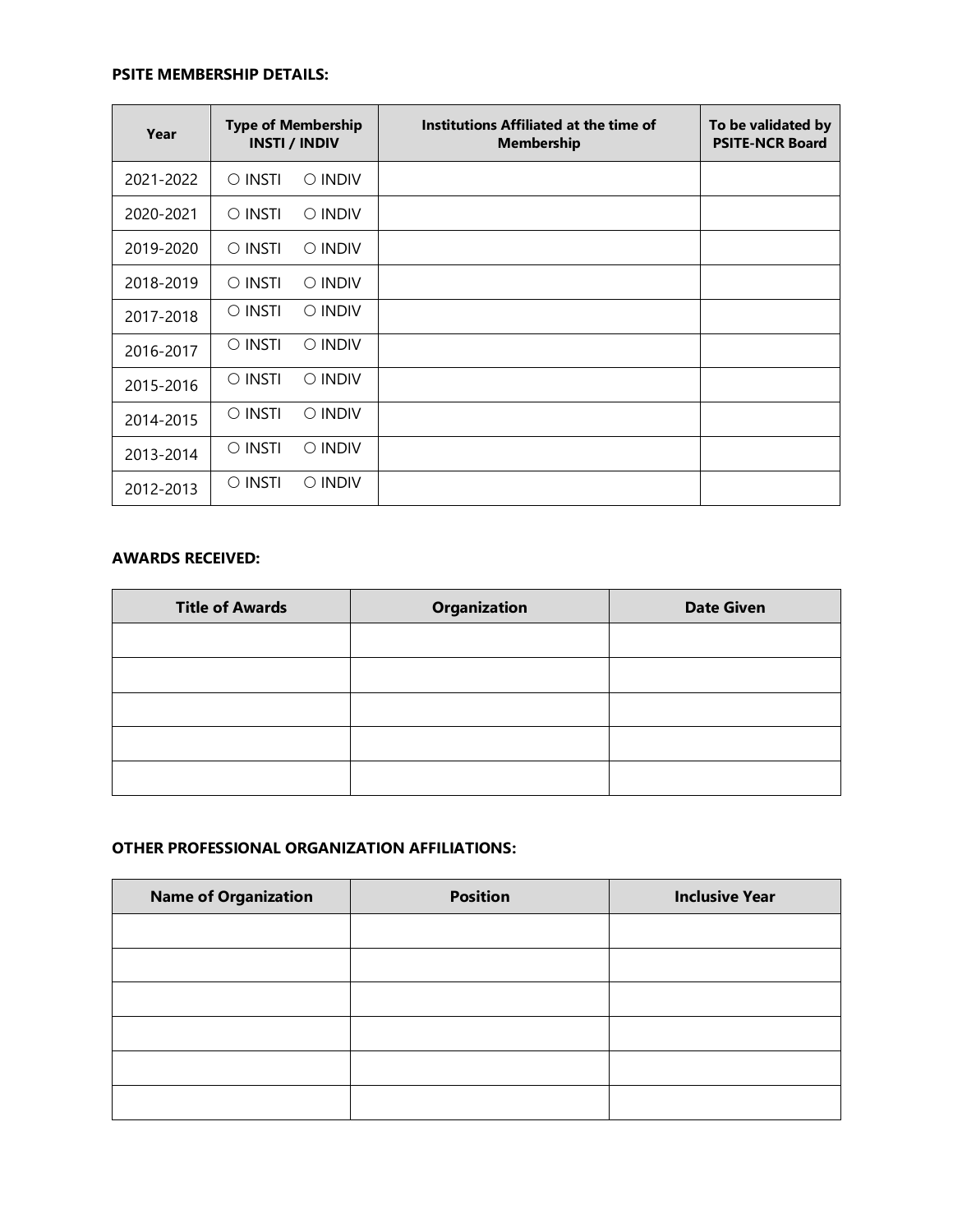### **EDUCATIONAL ATTAINMENT:**

| <b>BS Degree:</b>          |  |
|----------------------------|--|
| Program                    |  |
| School                     |  |
| Year Graduated             |  |
|                            |  |
| <b>Additional BS</b>       |  |
| Program                    |  |
| School                     |  |
| Year Graduated             |  |
| <b>Master's Degree:</b>    |  |
| Program                    |  |
| School                     |  |
| Year Graduated             |  |
| <b>Additional</b>          |  |
|                            |  |
| Program                    |  |
| School                     |  |
| Year Graduated             |  |
| <b>Doctoral Degree:</b>    |  |
| Program                    |  |
| School                     |  |
| Year Graduated             |  |
|                            |  |
| <b>Additional Doctoral</b> |  |
| Program                    |  |
| School                     |  |
| Year Graduated             |  |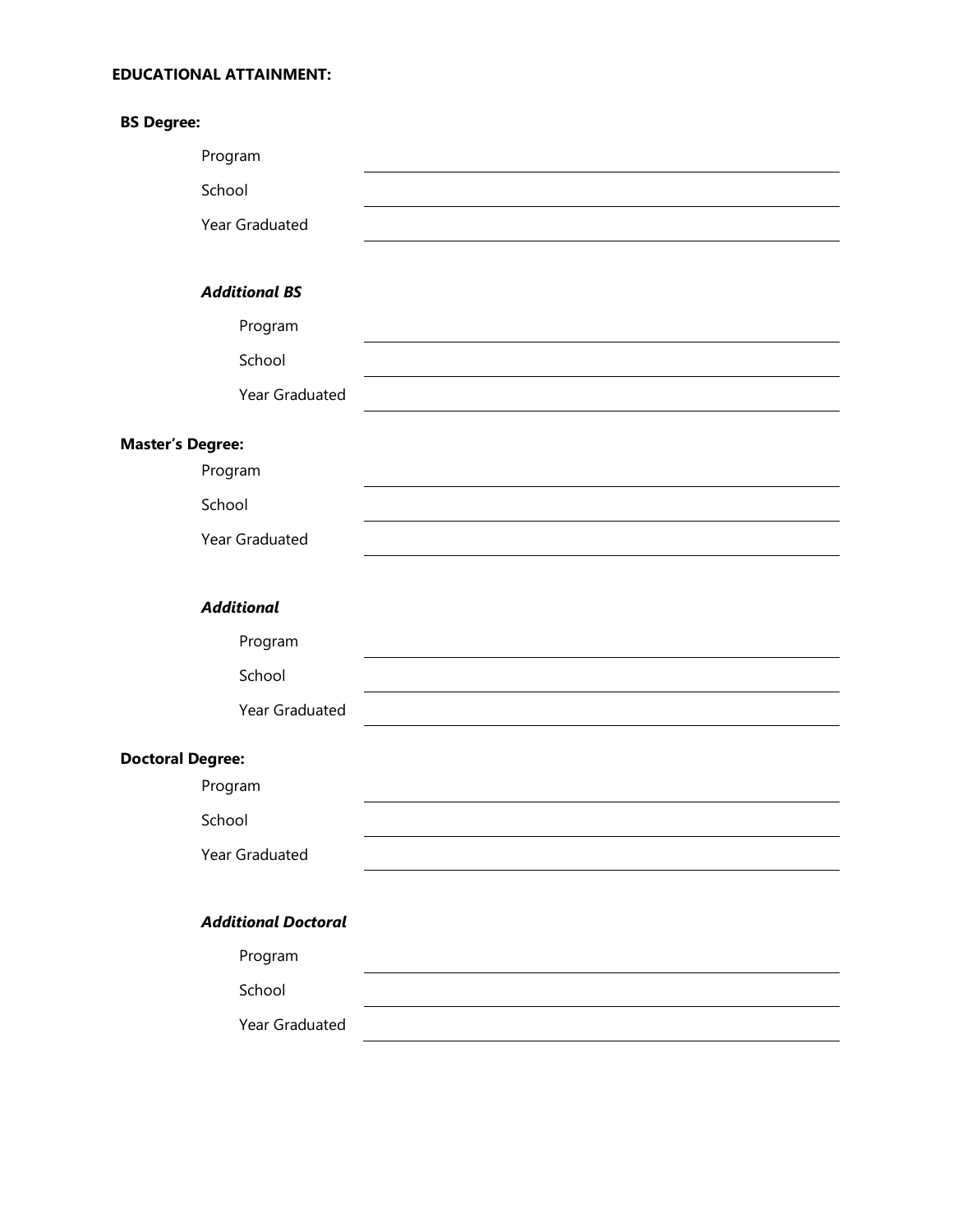### **EMPLOYMENT RECORD:**

| Institution | <b>Inclusive Year</b> | Status (FT/PT) |
|-------------|-----------------------|----------------|
|             |                       |                |
|             |                       |                |
|             |                       |                |
|             |                       |                |
|             |                       |                |
|             |                       |                |
|             |                       |                |
|             |                       |                |
|             |                       |                |
|             |                       |                |
|             |                       |                |
|             |                       |                |

## **SUMMARY OF TEACHING ASSIGNMENT:**

| AY        | 1 <sup>st</sup> Term/Sem | 2 <sup>nd</sup> Term/Sem | 3 <sup>rd</sup> Term | 4 <sup>th</sup> Term |
|-----------|--------------------------|--------------------------|----------------------|----------------------|
| 2021-2022 |                          |                          |                      |                      |
| 2020-2021 |                          |                          |                      |                      |
| 2019-2020 |                          |                          |                      |                      |

## **SUMMARY OF STUDENTS EVALUATION:**

| AY        | 1 <sup>st</sup> Term/Sem | 2 <sup>nd</sup> Term/Sem | 3 <sup>rd</sup> Term | 4 <sup>th</sup> Term |
|-----------|--------------------------|--------------------------|----------------------|----------------------|
| 2021-2022 |                          |                          |                      |                      |
| 2020-2021 |                          |                          |                      |                      |
| 2019-2020 |                          |                          |                      |                      |